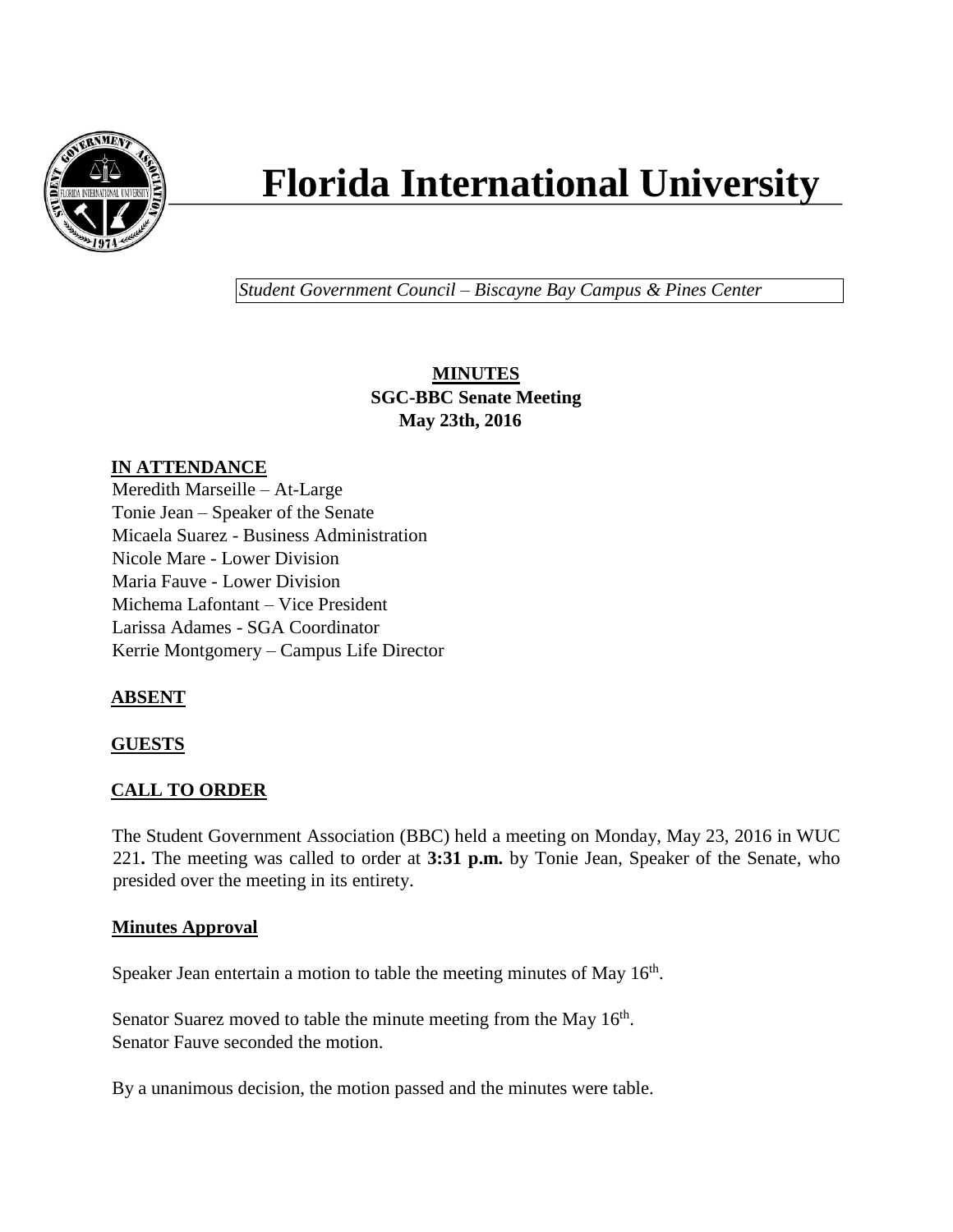#### **SPEAKER REPORT**

- Speaker Jean welcomed everyone to the second meeting of the summer.
- Speaker Jean said that she is meeting with Ms.Adames, to schedule for the next meeting dates.
- Speaker Jean said that there will be an email sent out and won't be biweekly.
- Speaker Jean said that she also meets with Ms.Adames to speak about the new roles and goals for the next semester.
- Speaker Jean told everyone to think about their own goals for the upcoming semester.

## **VICE-PRESIDENT'S REPORT**

• Vice President Lafontant reminded everyone to sign-up for Orientation Tabling.

#### **FINANCE CHAIR**

• Senator Marseille said that she resigned as Finance Committee Chair.

## **INTERNAL AFFAIRS**

• No Report

# **ADVISOR REPORT**

- Ms.Adames said that she sent email an invitation to Roarsync.
- Ms.Adames said that everyone should be using Roarsync to fill out forms.
- Ms.Adames said that on Aug 18-19 will be a mandatory two-day retreat.
- Ms.Adames said that Fresh Convocation on August 21 on the Sunday before classes.
- Ms.Adames said on August 20 will be Bayview move-in day, and is not sure what role SGA will play.
- Ms.Adames said that SGA will be play a major part in Freshman Convocation.
- Ms.Adames said that the Orientation Doc is up and have the transfer orientation for next week.
- Ms.Adames said that there will be a To-do list to have something to do.
- Ms.Adames said there will be SGA homework to give three students tours of the office.
- Ms.Adames said she doesn't know the SLS class schedule as of yet.

#### **OLD BUSINESS**

#### **A. Committee Chair**

Speaker Jean entertained any nominations for anyone or themselves for the Chair positions. Senator Suarez nominated herself for Finance Committee Chair. Senator Fauve seconded the nomination.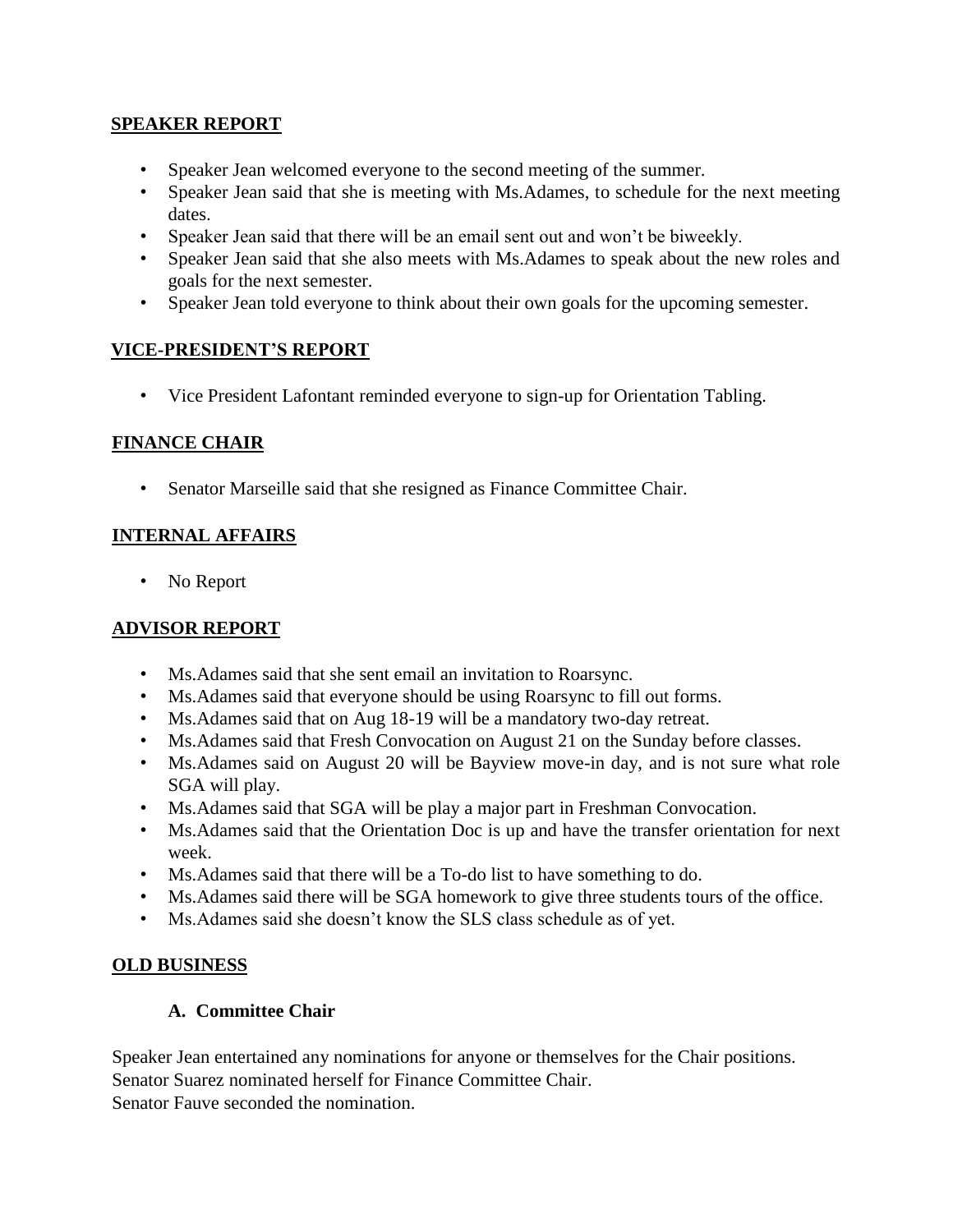Senator Suarez presented herself for Finance Committee Chair.

Speaker Jean entertained a motion to appoint Senator Suarez for Finance Committee Chair,

Senator Mare moved to appoint Senator Jean to Speaker of the Senate. Senator Fauve seconded the motion.

Roll Call Vote:

Senator Jean – Yay Senator Fauve – Yay Senator Mare – Yay Senator Marseille – Yay Senator Suarez – Yay

By a vote of 5/0/0, Senator Suarez was appointed to Finance Committee Chair.

Senator Mare nominated Senator Fauve for \_\_\_\_\_\_\_\_\_. Senator Fauve declined the nomination.

#### **NEW BUSINESS**

#### **A. Meredith Marseille - Comptroller**

Senator Marseille presented herself for Comptroller.

Speaker Jean entertained a motion to appoint Senator Marseille to Comptroller.

Senator Suarez moved to appoint Senator Marseille to Comptroller. Senator Fauve seconded the motion.

Roll Call Vote:

Senator Jean – Yay Senator Fauve – Yay Senator Mare – Yay Senator Marseille – Yay Senator Suarez – Yay

By a vote of 5/0/0, Senator Marseille was appointed to Comptroller.

Speaker Jean entertained a motion to add Speaker Pro Tempore to the agenda.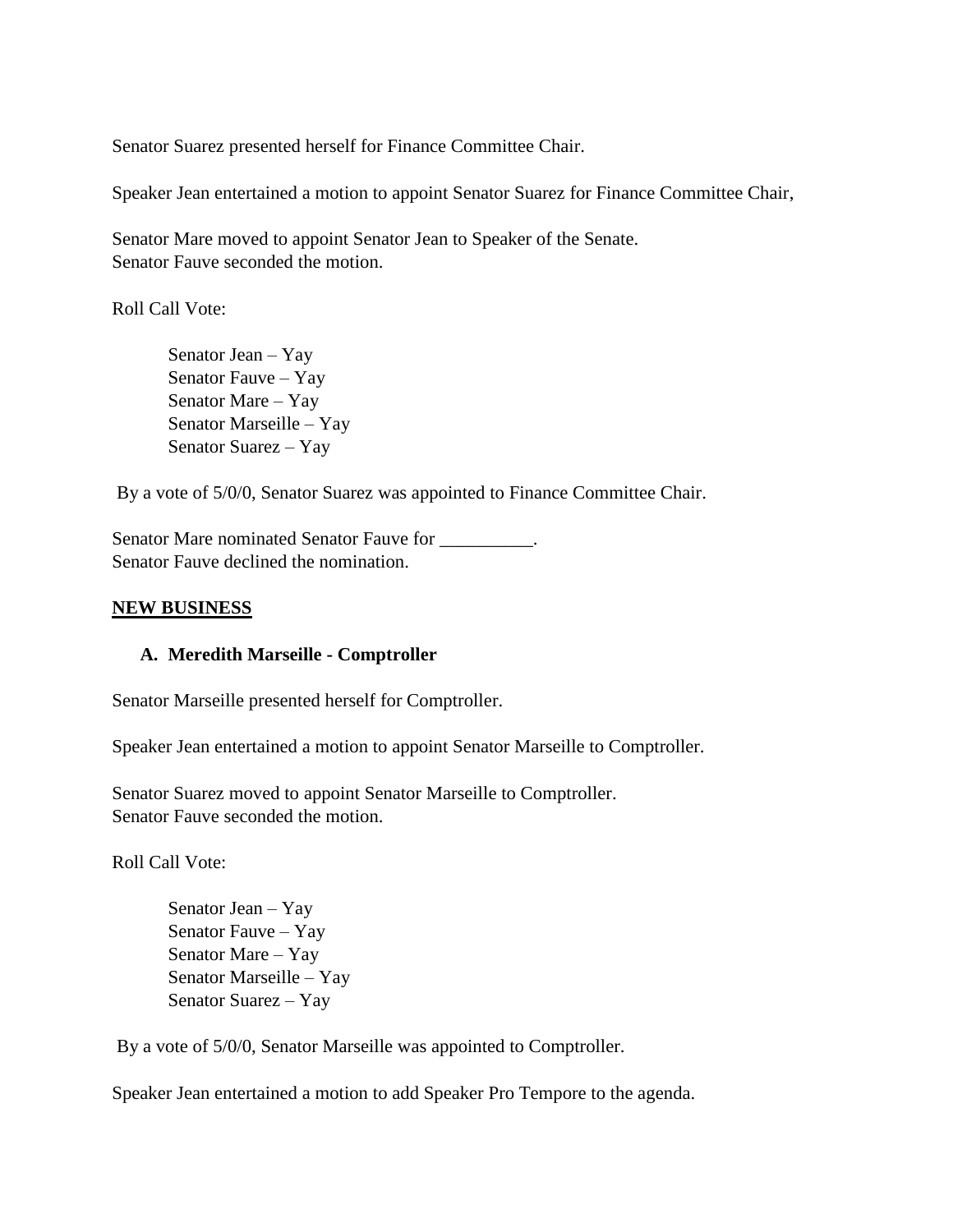Speaker Suarez moved to add Speaker Pro Tempore to the agenda. Senator Fauve seconded the motion.

By a unanimous decision, the motion was passed.

# **B. Maria Fauve – Speaker Pro Tempore**

Speaker Jean entertained any nominations for anyone or themselves for the Chair positions.

Senator Fauve nominated herself for Speaker Pro Tempore.

Speaker Jean explained the task of Speaker Pro Tempore.

Senator Fauve presented herself for Speaker Pro Tempore.

Speaker Jean entertained a motion appoint Senator Fauve for Speaker Pro Tempore.

Senator Mare moved to appoint Senator Fauve to Speaker Pro Tempore. Senator Suarez seconded the motion.

Roll Call Vote:

Speaker Jean – Yay Senator Fauve – Yay Senator Mare – Yay Senator Marseille – Yay Senator Pierre-Louis – Yay

By a vote of 4/0/0, Senator Fauve was appointed to Speaker Pro Tempore.

# **ANNOUNCEMENTS**

- Speaker Jean said that there will be a General Meeting on Wednesday.
- Speaker Jean said that there is a great need for new senators.
- Speaker Jean said that on Bayview Moving Day would be a great opportunity to try and recruit new members.
- Vice President Lafontant said that next Monday will be no meeting.
- Vice President Lafontant said that ITSONUS will have meetings every other Tuesday from  $3:15-4:30$ .

Speaker Jean entertained a motion to adjourn the meeting at 4:25 p.m.

Speaker Fauve moved to adjourn the meeting.